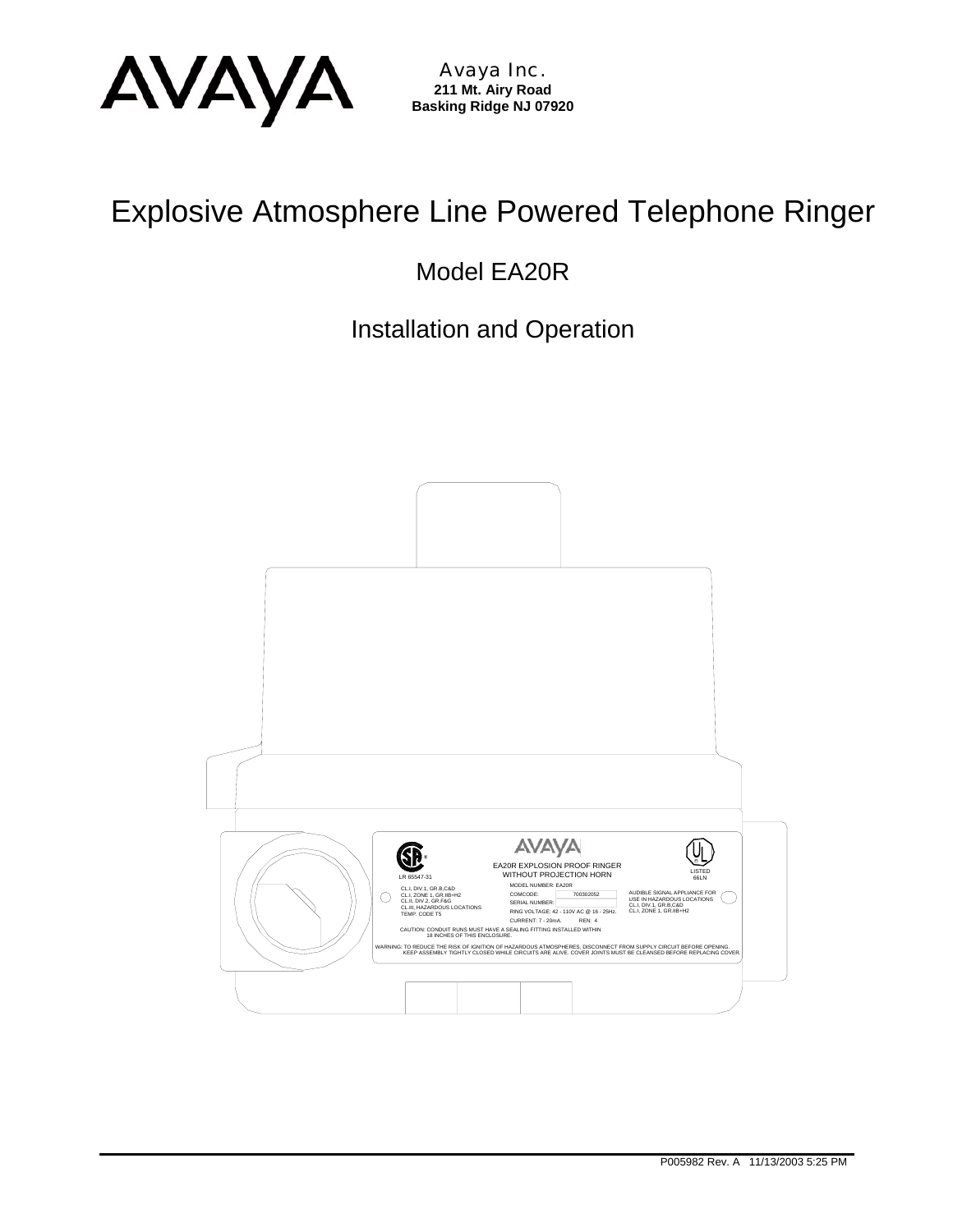# **Table of Contents**

# **Table of Figures**

# **Package Contents**

- (1) EA20R Explosive Atmosphere Line Powered Ringer
- (1) Installation & Operation Manual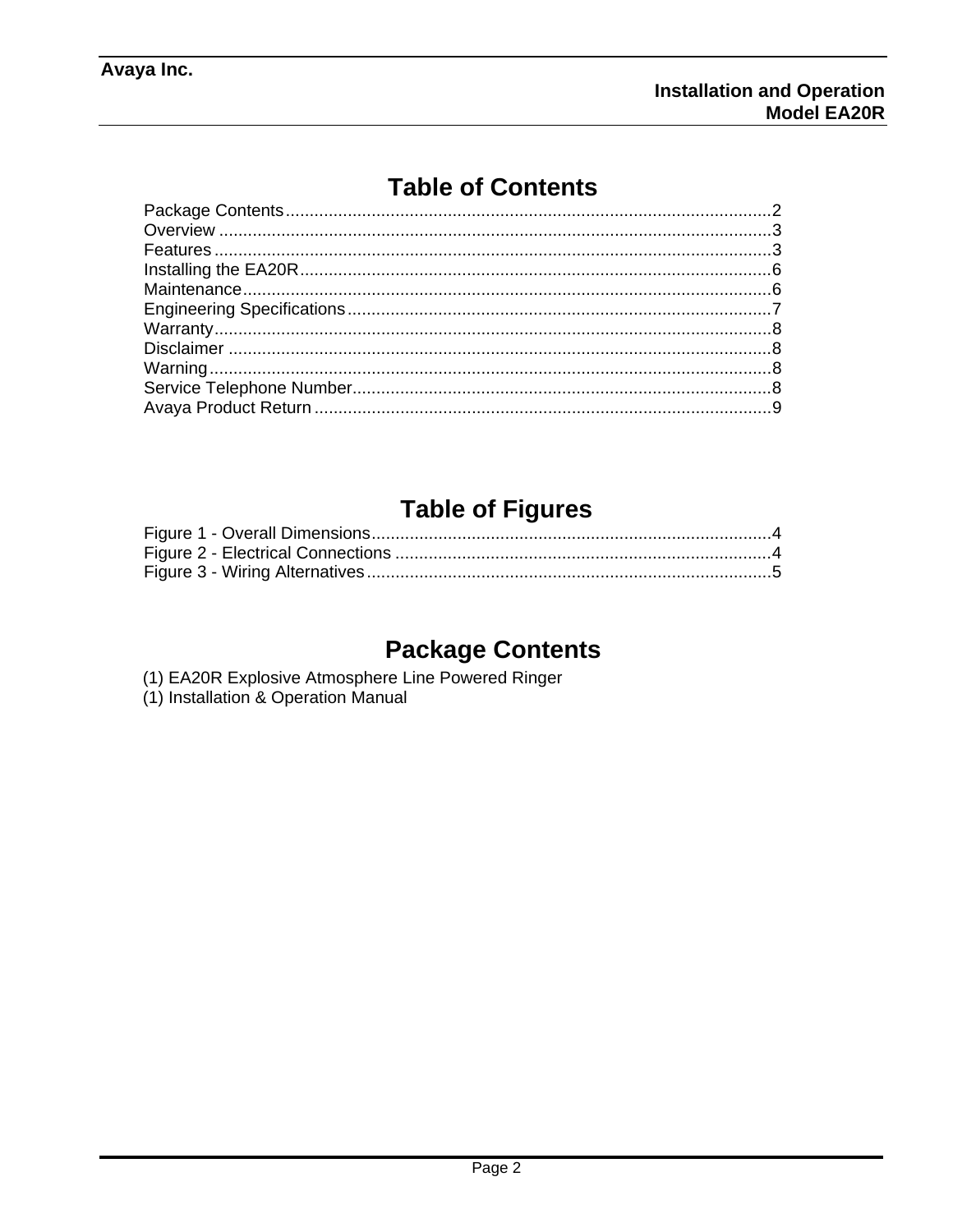### **Overview**

#### *EA20R Explosive Atmosphere Line Powered Telephone Ringer*

The EA20R is an Industrial Telephone Ringer designed to provide safe, reliable service in hazardous areas. It is telephone line powered requiring no additional source of power. The unit is housed in a rugged, weather and corrosion resistant enclosure that ensures operation in severe conditions.

The EA20R responds to an incoming ringing signal of 42 to 110 VAC at 16 to 25 Hz.

#### **Features**

### *Enclosure*

cast copper free aluminum, powder coated

### *Flame Arrestor*

• Sintered Bronze

#### *Sound Levels*

• Greater than 85dB at one meter

### *Compatibility*

• Compatible with any telephone system having ringing voltage, frequency and power available within the specified range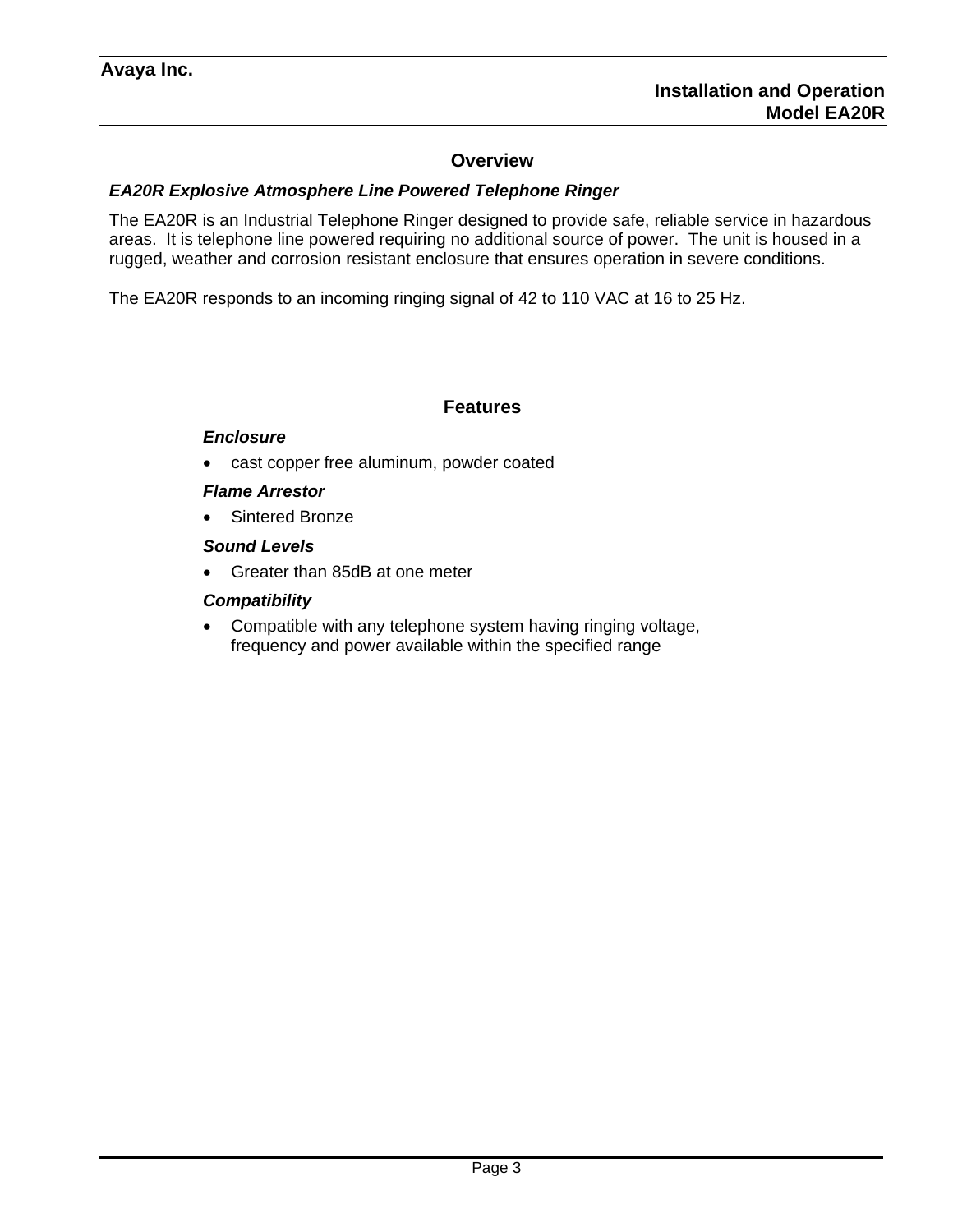

*Figure 1 - Overall Dimensions* 



*Figure 2 - Electrical Connections*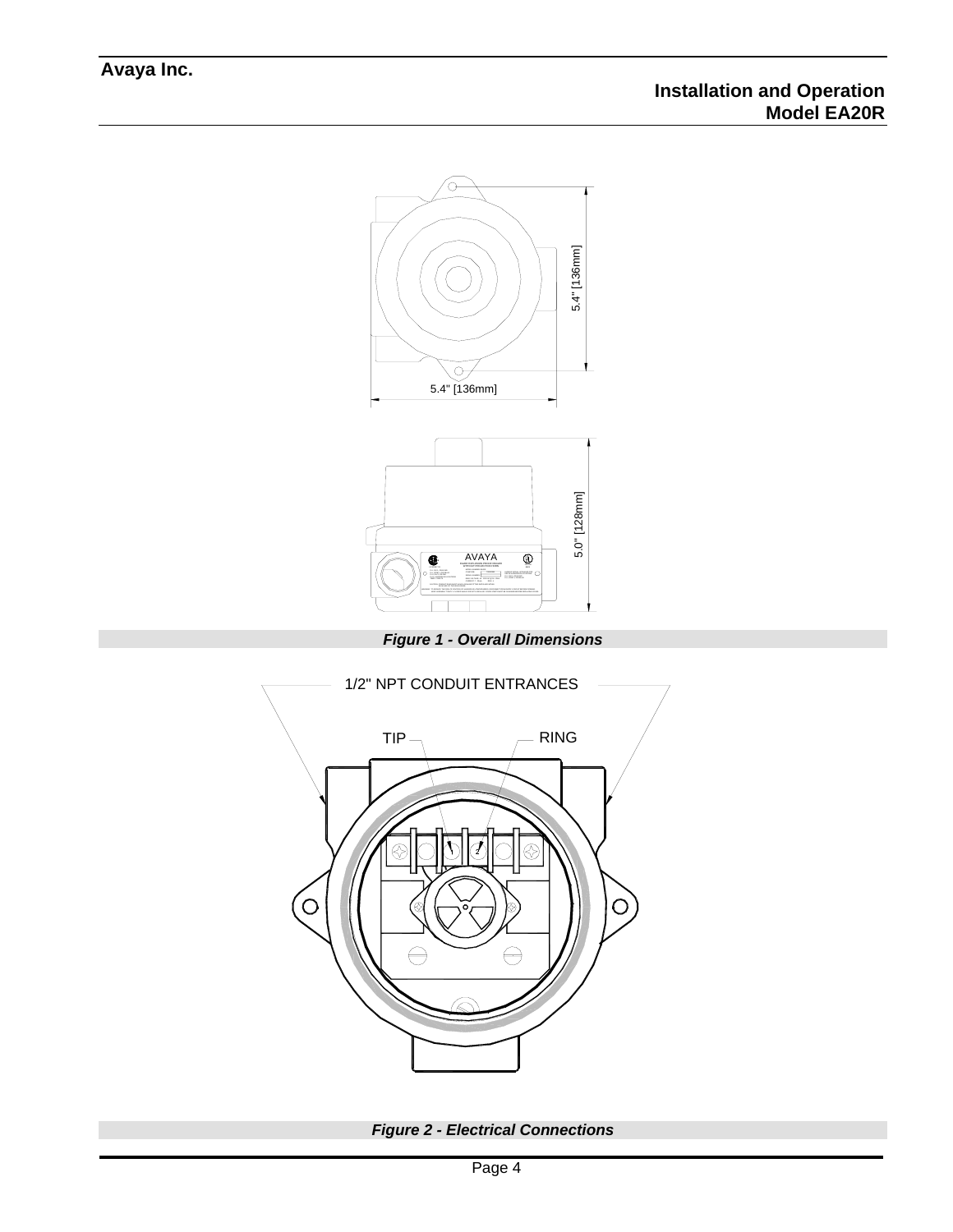

*Figure 3 - Wiring Alternatives*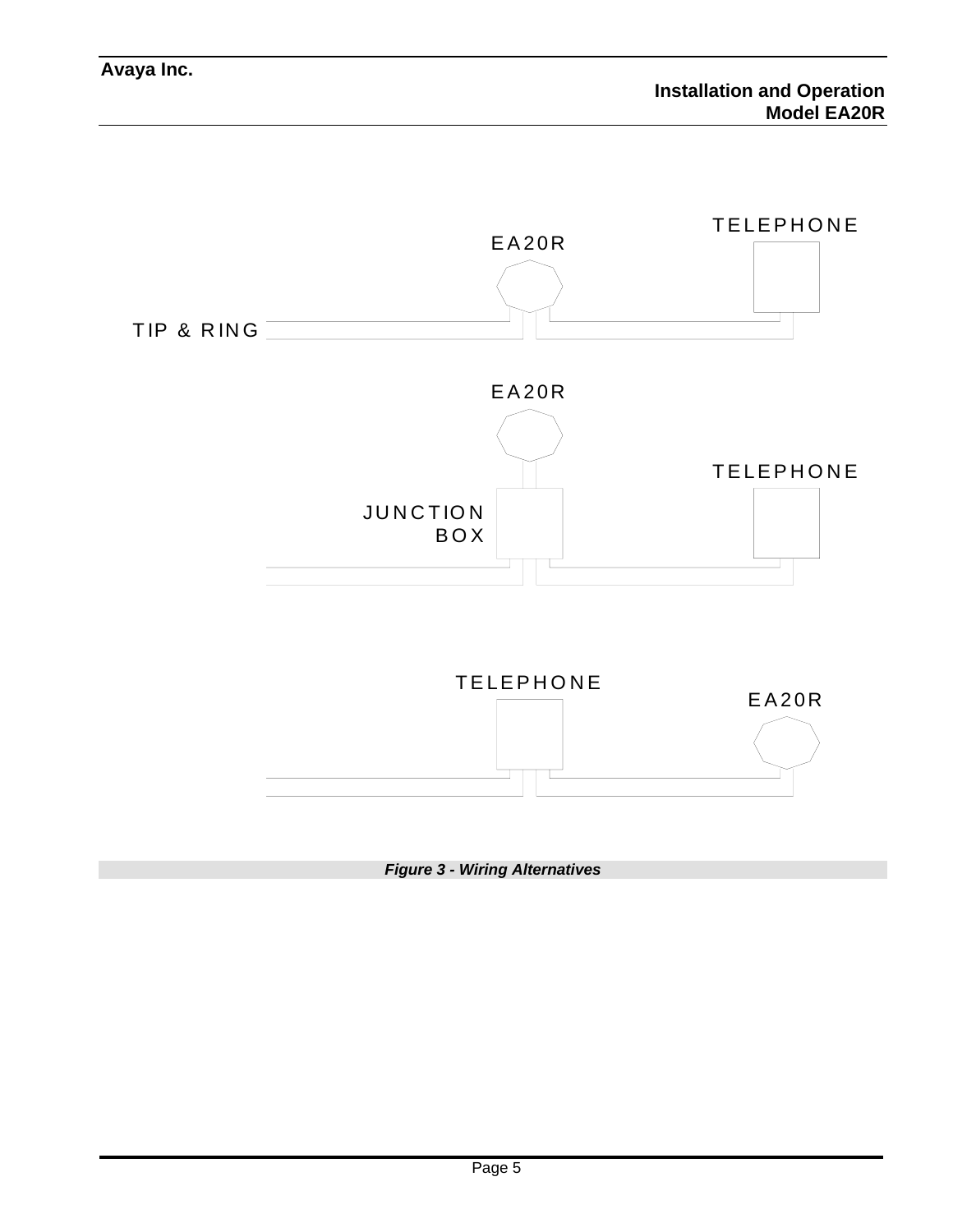|           | <b>Installing the EA20R</b>                                                                                                                                                                                                                                             |                                                                                 |  |
|-----------|-------------------------------------------------------------------------------------------------------------------------------------------------------------------------------------------------------------------------------------------------------------------------|---------------------------------------------------------------------------------|--|
|           | Note: The EA20R must be connected to the tip and ring conductors<br>associated with the telephone for which the additional alerting signal<br>is required. The connection may be made either before or after the<br>telephone or it may branch off from a junction box. | See: Figure 3 - Wiring<br><b>Alternatives</b>                                   |  |
| $\bullet$ | Declassify the hazardous location before proceeding with any<br>installation or electrical wiring.                                                                                                                                                                      | <b>Caution: Installation or</b><br>electrical wiring in a<br>hazardous location |  |
|           | <b>WARNING</b>                                                                                                                                                                                                                                                          | could result in serious<br>injury to personnel or<br>damage to property.        |  |
|           | Do not connect this device to any power source other than telephone tip<br>and ring, doing so will destroy the circuitry and void the warranty.                                                                                                                         |                                                                                 |  |
| $\bullet$ | Follow all appropriate electrical codes and use only approved electrical<br>fittings for the installation.                                                                                                                                                              |                                                                                 |  |
| $\bullet$ | Choose a wall location that is free of obstructions and permits space for 1/2"<br>NPT conduit runs.                                                                                                                                                                     | See: Figure 1 - Overall<br><b>Dimensions</b>                                    |  |
| $\bullet$ | Ensure mounting can support 5 lbs (2.3 kgs) and any additional anticipated<br>load.                                                                                                                                                                                     |                                                                                 |  |
| $\bullet$ | Ensure that none of the electrical connection circuits are live.                                                                                                                                                                                                        |                                                                                 |  |
| $\bullet$ | Secure the unit using screws or bolts through the mounting tabs.                                                                                                                                                                                                        | Tip: Use #8 or M4<br>screws or equivalent                                       |  |
| $\bullet$ | Remove the screw cover.                                                                                                                                                                                                                                                 | bolts to secure the unit to<br>the wall.                                        |  |
| $\bullet$ | Run tip and ring wiring to the unit using appropriate electrical fittings.                                                                                                                                                                                              |                                                                                 |  |
| $\bullet$ | Attach the telephone tip and ring leads to the terminal strip.                                                                                                                                                                                                          | See: Figure 2 - Electrical<br><b>Connections</b>                                |  |
| $\bullet$ | Replace the screw cover ensuring that the faces of the cover and the<br>enclosure are in contact.                                                                                                                                                                       |                                                                                 |  |
| $\bullet$ | Apply power to the system.                                                                                                                                                                                                                                              |                                                                                 |  |
|           | Test the unit by calling from another unit on the exchange.                                                                                                                                                                                                             |                                                                                 |  |
|           | <b>Maintenance</b>                                                                                                                                                                                                                                                      |                                                                                 |  |
| $\bullet$ | Declassify the hazardous location or disconnect the line before<br>proceeding with any maintenance or repairs.                                                                                                                                                          |                                                                                 |  |

- To maintain hazardous area compliance the only field repair permitted is the replacement of the driver assembly. All other repairs or alterations must be carried out by Avaya or an Authorized Service Depot. See **Warranty and Disclaimer for details.**
- When replacing the screw cover ensure that the faces of the cover and the enclosure are in contact.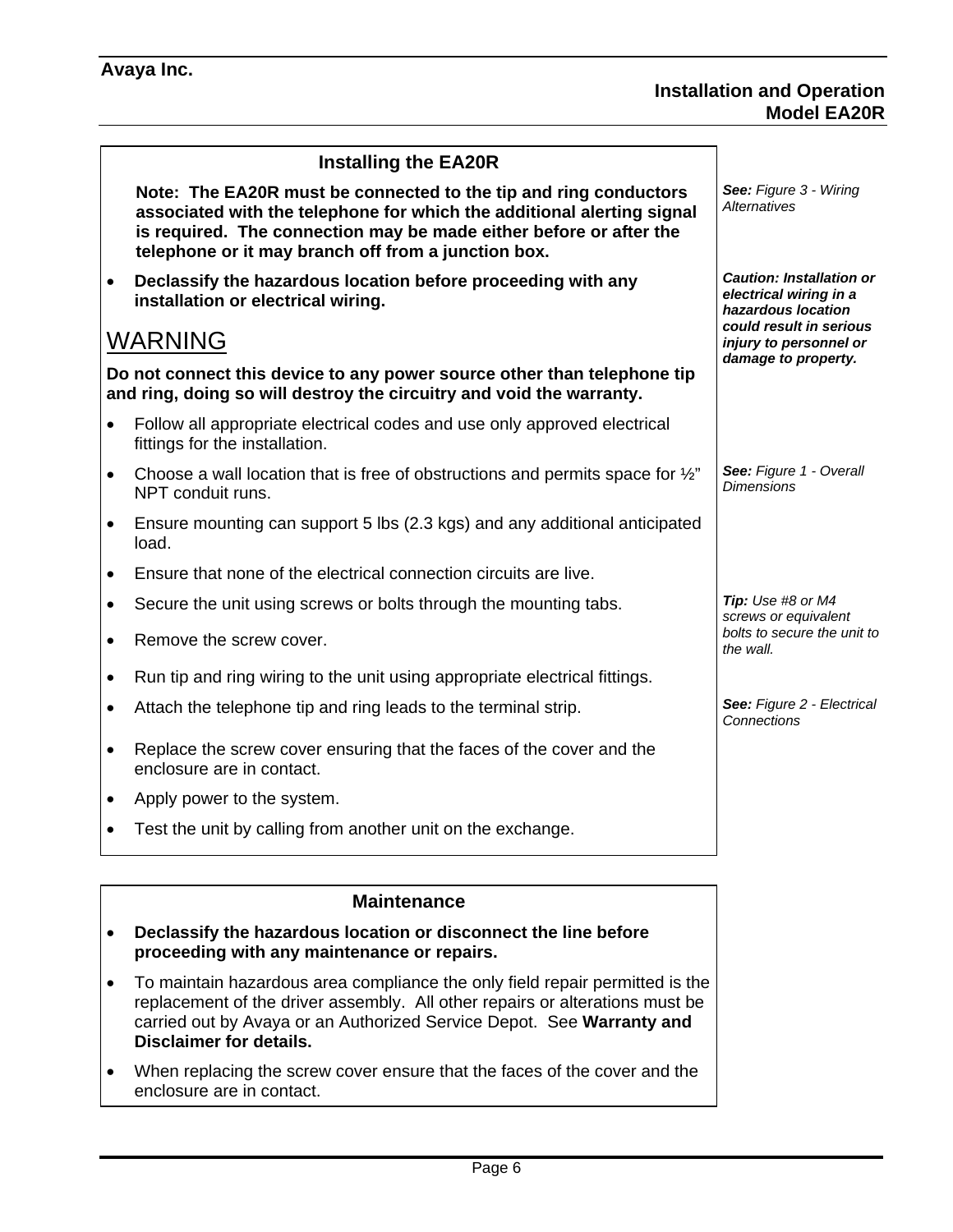### **Installation and Operation Model EA20R**

| <b>Engineering Specifications</b>           |                                                                                                                                                                                         |  |  |  |  |
|---------------------------------------------|-----------------------------------------------------------------------------------------------------------------------------------------------------------------------------------------|--|--|--|--|
| <b>Electrical Performance</b>               |                                                                                                                                                                                         |  |  |  |  |
| <b>RINGER OUTPUT</b>                        | $85 + - 3$ dB                                                                                                                                                                           |  |  |  |  |
| <b>IMPEDANCE</b>                            | <b>600 OHMS NOMINAL</b>                                                                                                                                                                 |  |  |  |  |
| <b>MAXIMUM LOOP</b>                         | 15,000 FT (4,500 M) of 22 AWG COPPER                                                                                                                                                    |  |  |  |  |
| <b>RINGER EQUIVALENCE NUMBER (REN)</b>      | 0.4A                                                                                                                                                                                    |  |  |  |  |
| <b>Electrical Requirements</b>              |                                                                                                                                                                                         |  |  |  |  |
| <b>RINGER SENSITIVITY</b>                   | 40 - 100 VAC, 16 - 25 Hz                                                                                                                                                                |  |  |  |  |
| <b>CONNECTION METHOD</b>                    | <b>TERMINAL BLOCK</b>                                                                                                                                                                   |  |  |  |  |
| <b>Environmental</b>                        |                                                                                                                                                                                         |  |  |  |  |
| <b>WEATHER AND CORROSION RESISTANT</b>      | <b>ENCLOSURE CSA 4X</b>                                                                                                                                                                 |  |  |  |  |
| <b>TEMPERATURE</b>                          | $-40^{\circ}$ TO $+60^{\circ}$ C ( $-40^{\circ}$ TO $+140^{\circ}$ F)                                                                                                                   |  |  |  |  |
| <b>HUMIDITY</b>                             | 0 TO 95% RH NON-CONDENSING                                                                                                                                                              |  |  |  |  |
| <b>Mechanical</b>                           |                                                                                                                                                                                         |  |  |  |  |
| <b>BODY CONSTRUCTION</b>                    | COPPER FREE CAST ALUMINUM WITH EPOXY POWDER COAT                                                                                                                                        |  |  |  |  |
| <b>FLAME ARRESTOR</b>                       | <b>SINTERED BRONZE</b>                                                                                                                                                                  |  |  |  |  |
| DIMENSIONS (H x W x D)                      | 136 x 136 x 128 MM (5.4 x 5.4 x 5.0 INCHES)                                                                                                                                             |  |  |  |  |
| <b>NET WEIGHT</b>                           | 1.6 KG (3.5 LBS)                                                                                                                                                                        |  |  |  |  |
| <b>WIRING ACCESS</b>                        | 1/2 INCH NPT CONDUIT ENTRANCES                                                                                                                                                          |  |  |  |  |
| <b>Compliance</b>                           |                                                                                                                                                                                         |  |  |  |  |
| <b>CANADIAN STANDARDS ASSOCIATION (CSA)</b> | REFERENCE NUMBER: LR65547-31                                                                                                                                                            |  |  |  |  |
| EA20R                                       | CLASS I, DIVISION 1, GROUPS B, C AND D<br>CLASS I, ZONE 1, GROUPS IIB+H2<br>CLASS II, DIVISION 2, GROUPS F AND G<br><b>CLASS III, HAZARDOUS LOCATIONS</b><br><b>TEMPERATURE CODE T5</b> |  |  |  |  |
| <b>UNDERWRITERS LABORATORIES (UL)</b>       | LISTED 66LN                                                                                                                                                                             |  |  |  |  |
|                                             | CLASS I, DIVISION 1, GROUPS B, C AND D<br>CLASS I, ZONE 1, GROUPS IIB+H2                                                                                                                |  |  |  |  |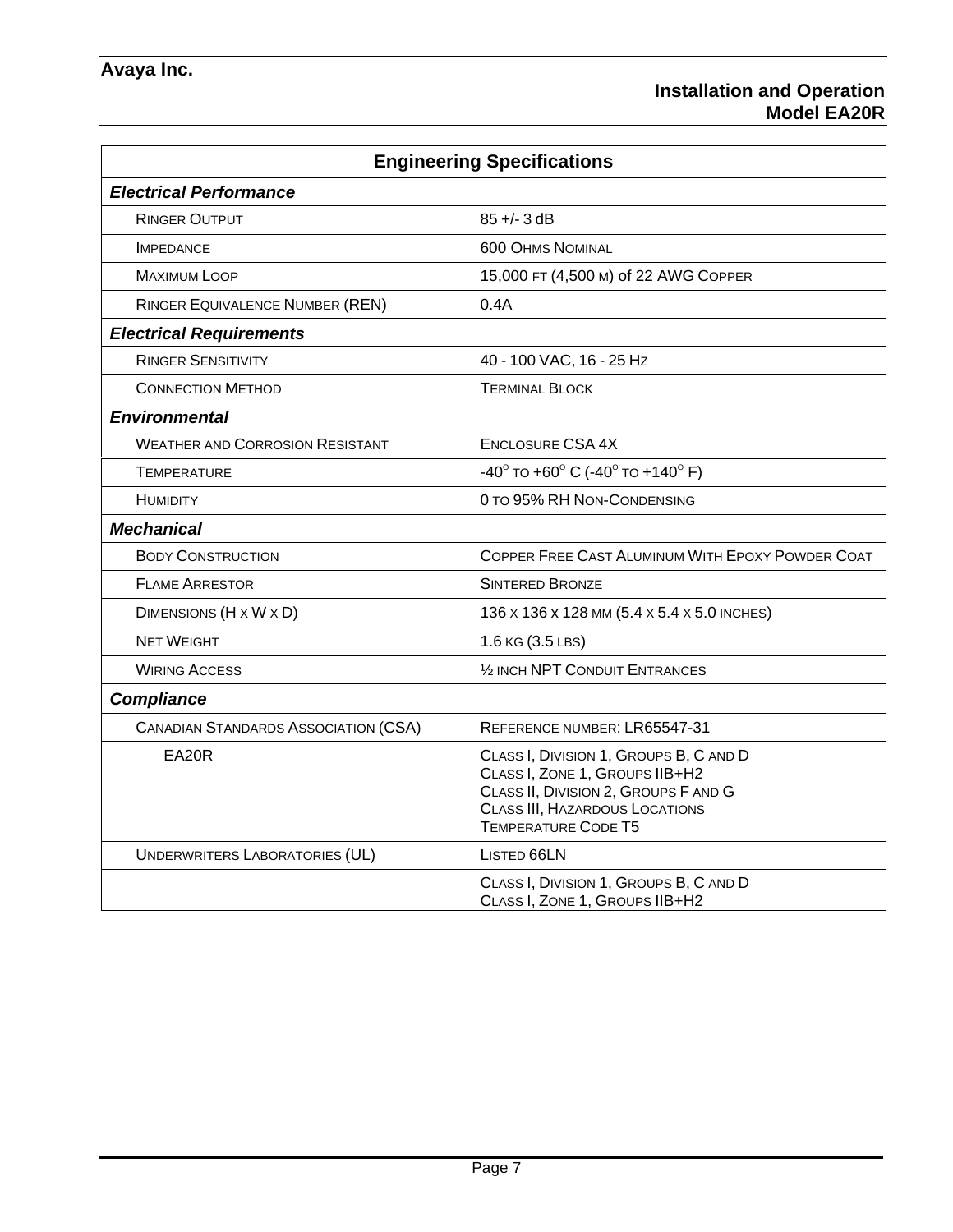# **Warranty**

Avaya warrants your product to be free of defects in material and workmanship for a period of one year. Avaya will repair or replace any defective unit that is under warranty

This warranty is null and void if any non-authorized modifications have been made to this product*,* or if it has been subjected to misuse, neglect, or accident. This warranty covers bench repairs only; such repairs must be made at Avaya or an authorized service depot. Avaya is not responsible for costs incurred for on-site service calls, freight, or brokerage.

### *A return authorization must be obtained prior to warranty claims or repairs.*

### **Disclaimer**

The products covered by this manual are designed for use in Industrial Environments and/or Hazardous Locations. Due to the range of possible applications for these instruments the manufacturer will not be responsible for damages or losses of any kind suffered as a result of the use of this product, including consequential damages.

#### **Warning**

For the purposes of installing the product and performing maintenance or repairs this device may be opened and reassembled by qualified personnel, following the instructions in the product manual. In the cases of explosion proof and hazardous area devices it is imperative that mating surfaces be clean and undamaged prior to reassembly and that fasteners be made up to the specified torque.

### **Service Telephone Number**

Avaya provides a customer service telephone number which is toll-free within North America. If you need assistance when installing or operating this product*,* please call the toll-free telephone number between regular business hours (8:00AM-5:00PM), Eastern Standard Time. If you are calling outside of regular business hours, please leave a detailed message, and a member of Avaya's Service Department will return your call as soon as possible. If your product requires service, Avaya personnel will supply you with an RMA (return materials authorization) number over the telephone or through our web site product return page. This number must be included with your return address and the name of the person to contact.

> **Avaya Inc. 211 Mt. Airy Road Basking Ridge, NJ 07920 Toll-free: 1-866-GOAVAYA (1-866-462-8292) Outside the US: +1-908-953-6000 www.avaya.com**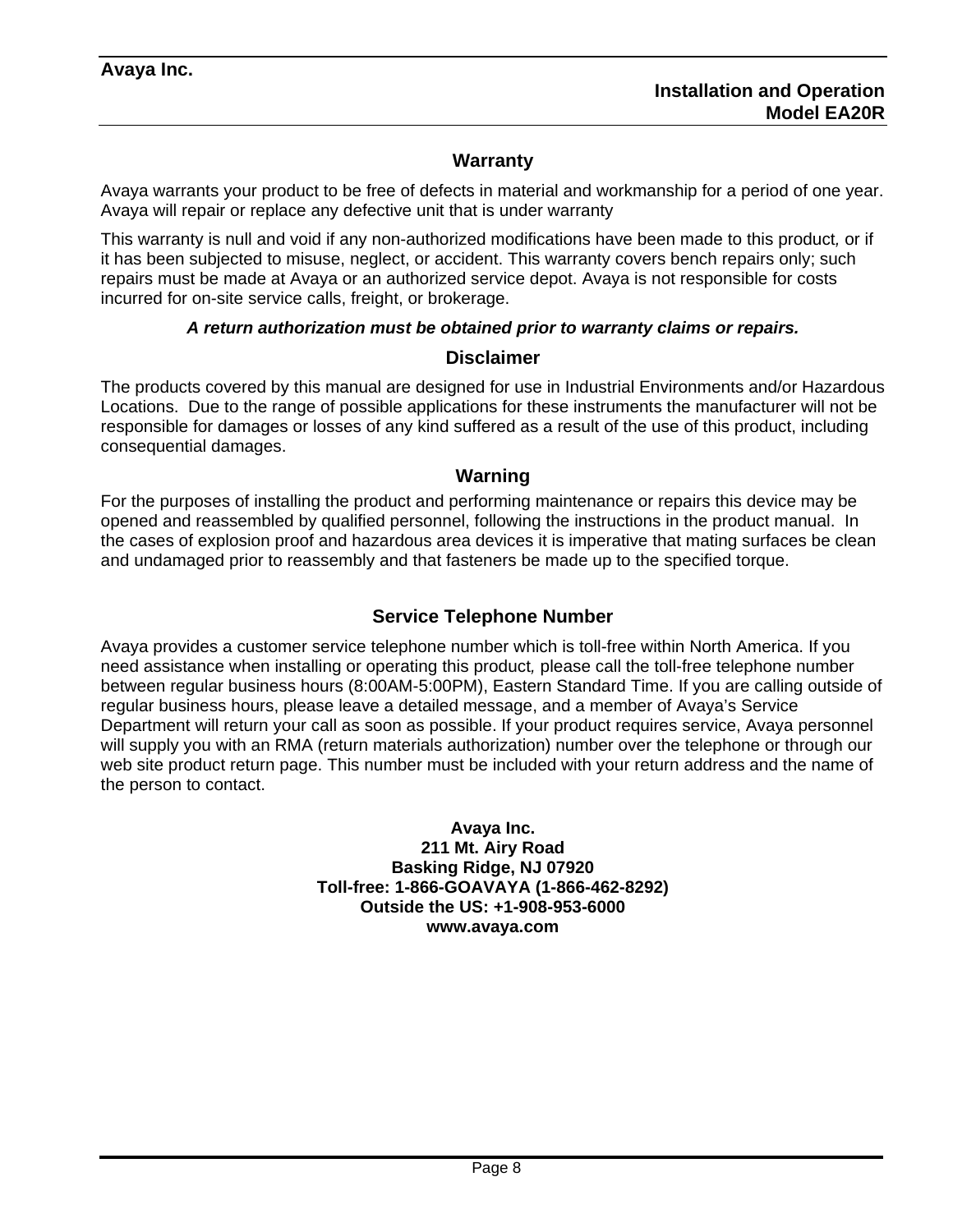# **Avaya Product Return**

Avaya products have been quality tested and are in full working order when shipped from the factory, given the rugged nature of these products shipping is not expected to damage a unit. In the unlikely event of a malfunction, Avaya follows the three step procedure below.

### *Step I - On-Site Correction*

- The most common source of difficulties with a new product is improper installation in one of two ways: incorrect wiring connections or connection to an incorrect power source.
- Product wiring needs to be properly connected to the on-site wiring. Correct wiring instructions are shown in the user manual included with the product.
- Connecting this device to a standard power source, rather than tip & ring, will destroy the circuitry and void the warranty.

### *Step II - Return Materials Authorization (RMA)*

- When a product has been installed following user manual instructions, and the unit fails to operate, the user must contact Avaya to obtain authorization to return the product. This can be done by done by completing a RMA form online at www.Avaya.com, or by calling the service telephone number given in this manual.
- After providing information on the product, the owner and the nature of the problem, Avaya will issue a RMA number, to be shown on documentation returned with the product.
- In addition to the RMA number, shipping documents should include name, address and telephone number of the owner along with contact information for the person responsible for the repair and/or the user who identified the malfunction.
- (Where a product is being returned for repair from outside of USA, customs documentation must show the product's serial number, date of export [date of purchase], and a notation that the equipment is: "USA goods returning.")

#### *Step III - Factory Authorized Service*

- Once received, each product is carefully inspected and tested. If the product is under warranty, repairs are completed and the product returned to the owner, generally within five working days of receipt by the factory.
- A product that has been subjected to misuse, neglect or accident or is beyond the warranty period will be evaluated. The service department will provide the owner's representative with a repair cost estimate. Once approved, repairs are completed and the product returned, generally within five working days.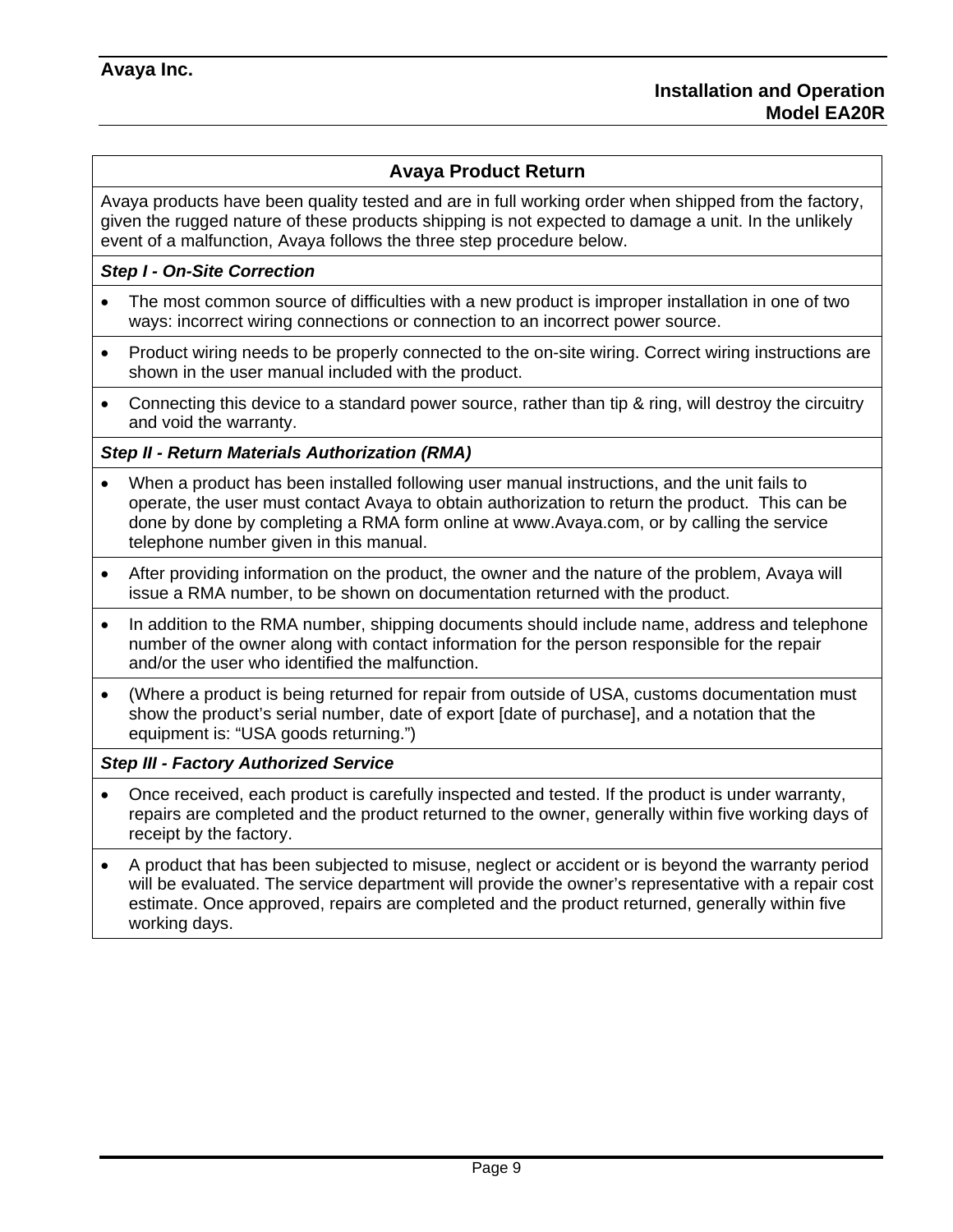| Notes:           |  |
|------------------|--|
| Model No.        |  |
| Part No.         |  |
| Serial No.       |  |
| Date of Purchase |  |
|                  |  |
|                  |  |
|                  |  |
|                  |  |
|                  |  |
|                  |  |
|                  |  |
|                  |  |
|                  |  |
|                  |  |
|                  |  |
|                  |  |
|                  |  |
|                  |  |
|                  |  |
|                  |  |
|                  |  |
|                  |  |
|                  |  |
|                  |  |
|                  |  |
|                  |  |
|                  |  |
|                  |  |
|                  |  |